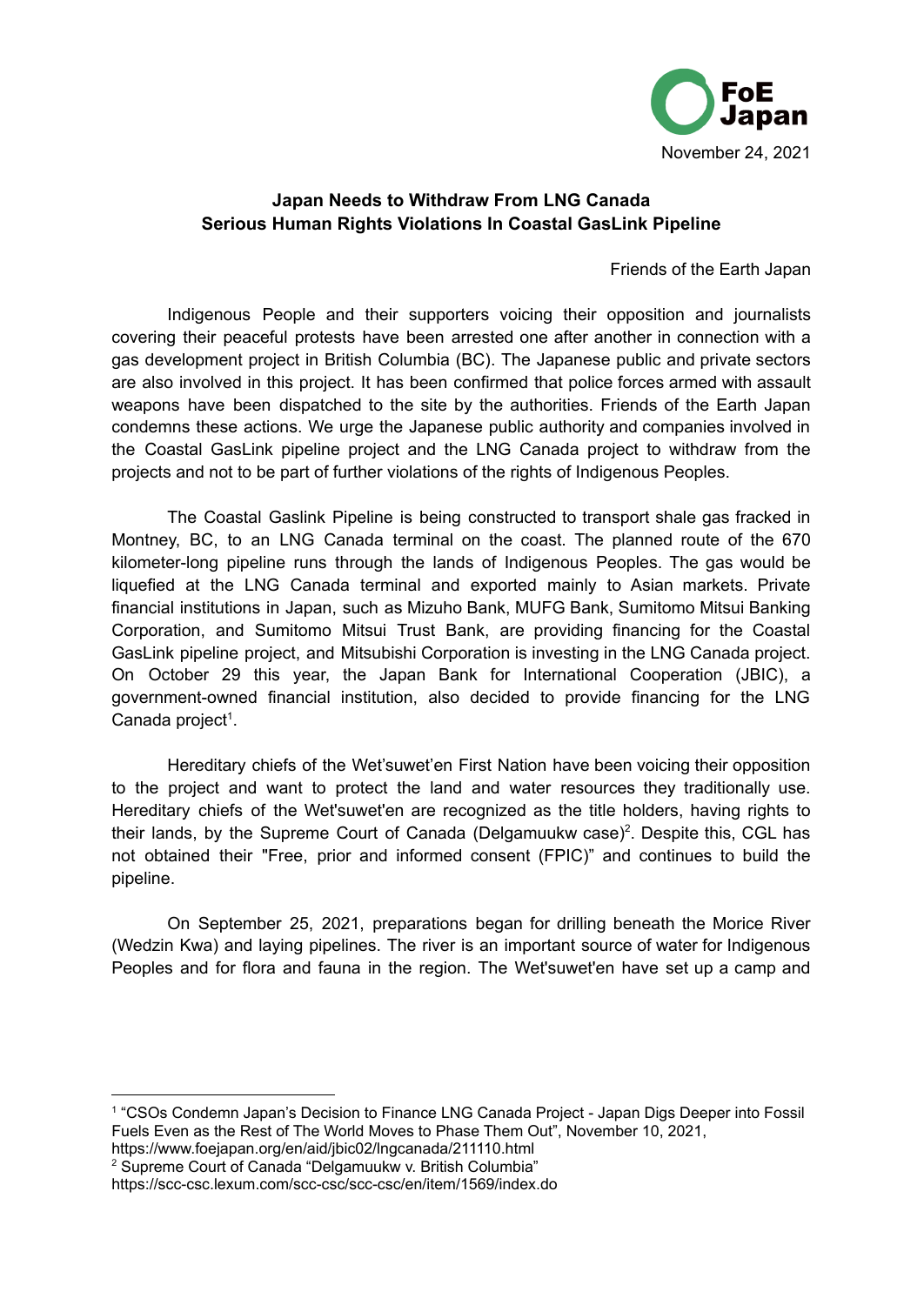been trying to protect the water source<sup>3</sup>, but several Indigenous People and their supporters have been arrested for peacefully protesting<sup>4</sup>.

In January 2020, the Wet'suwet'en hereditary chiefs issued an eviction order to Coastal GasLink Limited (CGL) and demanded their employees leave the territory and not return. On November 14 this year, the order was issued again<sup>5</sup>, but CGL disregarded the order and did not inform their employees about it<sup>6</sup>. The heavily armed Royal Canadian Mounted Police (RCMP) has been arresting peaceful protesters one after another over a BC court injunction issued in 2019. It is reported that the number of arrests has reached nearly 30 persons, with 17 on November 18 and 11 on 19th<sup>7</sup>. Two journalists were among those arrested<sup>8</sup>.

On December 13, 2019, the UN Committee on the Elimination of Racial Discrimination adopted a resolution calling on the federal government to 1) immediately halt the Coastal Gaslink pipeline project until the Wet suwet'en grants their FPIC; 2) guarantee that the RCMP and other security and policing services leave Wet'suwet' en's traditional lands; 3) prohibit the use of lethal weapons; and 4) cease forced eviction of Wet'suwet'en people<sup>9</sup>.

In light of the recent situation on the ground, Amnesty International, an international human rights organization, expressed grave concern and issued an open letter on November 18, calling on the Federal and Provincial governments and the RCMP to protect the human rights of Wet'suwet'en protesters, comply with the recommendations of the UN Committee on the Elimination of Racial Discrimination, and not to prevent the delivery of food and medicine to communities that have been cut off<sup>10</sup>.

September 27, 2021,

<sup>5</sup> "Gidimt'en Evict Coastal GasLink from Wet'suwet'en Territory". November 14,

<sup>&</sup>lt;sup>3</sup> "Wet'suwet'en Hereditary Chiefs Support Widzin Kwe", November 19, 2021,

<sup>4</sup> "Wet'suwet'en Blockades Erected To Stop Coastal Gaslink Drilling Under Sacred Headwaters" http://www.wetsuweten.com/files/Nov\_19\_2021\_Support\_for\_Widzin\_Kwe\_Nov\_2021.pdf

https://www.ienearth.org/wetsuweten-blockades-erected-to-stop-coastal-gaslink-drilling-under-sacredheadwaters/

<sup>2021,</sup>https://static1.squarespace.com/static/5c51ebf73e2d0957ca117eb5/t/619168973821566fa355db 65/1636919447456/PressReleaseDay50.pdf

<sup>&</sup>lt;sup>6</sup> The Tyee, "Coastal GasLink Failed to Warn Camp Employees about Blockade, Worker Says", November 18, 2021,

https://thetyee.ca/News/2021/11/18/Coastal-GasLink-Failed-Warn-Camp-Employees-About-Blockade-Worker/?fbclid=IwAR2tCsIDIz8WexHfR2bEEStVy4w\_vsE6T5qzLJpGMiBKWYm-PRiKS1INeSE

<sup>7</sup> "Militarized RCMP Enforcement, Violent Arrests Continue on Gidimt'en Land Defenders", November 20, 2021,

https://static1.squarespace.com/static/5c51ebf73e2d0957ca117eb5/t/61998d7941cd455c8f2bdec5/16 37453178121/Gidimt%27en-Release-Nov-20.pdf

<sup>&</sup>lt;sup>8</sup> The Canadian Press "Two journalists among 15 people arrested by RCMP near B.C. pipeline worksite" November 20, 2021,

https://www.msn.com/en-ca/news/canada/two-journalists-among-15-people-arrested-by-rcmp-near-bc -pipeline-worksite/ar-AAQWyKz?ocid=st

<sup>&</sup>lt;sup>9</sup> Committee on the Elimination of Racial Discrimination, "Prevention of racial discrimination, including early warning and urgent action preceedure" December 13, 2019,

[https://tbinternet.ohchr.org/Treaties/CERD/Shared%20Documents/CAN/INT\\_CERD\\_EWU\\_CAN\\_902](https://tbinternet.ohchr.org/Treaties/CERD/Shared%20Documents/CAN/INT_CERD_EWU_CAN_9026_E.pdf?_ga=2.171294304.1158930249.1618%20324061-1016472279.1618324061) [6\\_E.pdf?\\_ga=2.171294304.1158930249.1618](https://tbinternet.ohchr.org/Treaties/CERD/Shared%20Documents/CAN/INT_CERD_EWU_CAN_9026_E.pdf?_ga=2.171294304.1158930249.1618%20324061-1016472279.1618324061) 324061-1016472279.1618324061

 $10$  Amnesty International, "Open letter: Amnesty International urges federal government, BC and RCMP to protect the rights of Wet'suwet'en land defenders", November 18, 2021,

https://www.amnesty.ca/news/open-letter-amnesty-international-urges-federal-government-bc-and-rc mp-to-protect-the-rights-of-wetsuweten-land-defenders/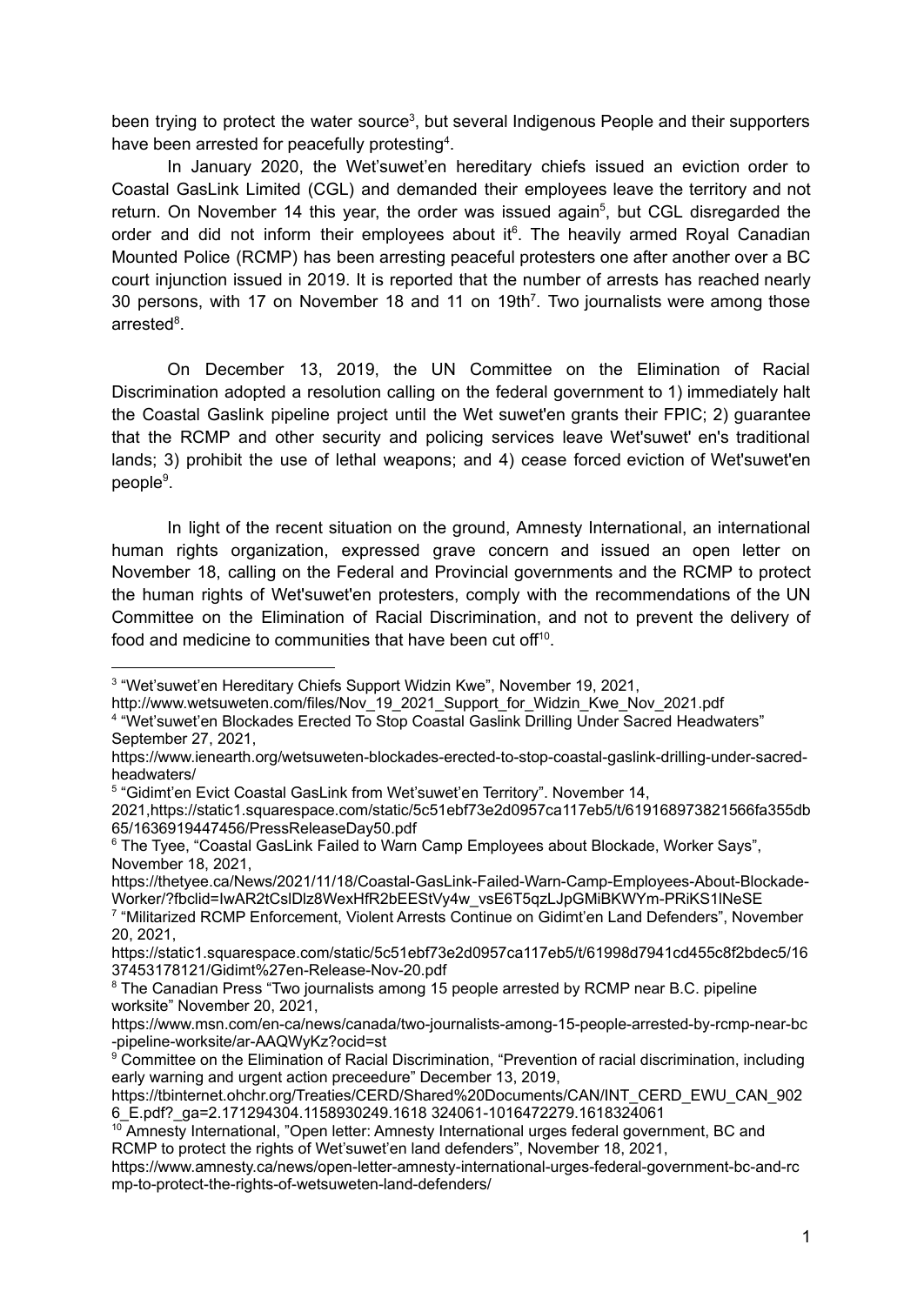After the arrests of two journalists, the Canadian Association of Journalists showed their concerns in an open letter about possible violation of press freedoms, by pointing out that media workers had been arrested and that the RCMP had denied journalists access to protest sites on the Morice River<sup>11</sup>. The U.S.-based Committee to Protect Journalists (CPJ) in Washington DC also issued a statement expressing deep concern about the arrests of two journalists<sup>12</sup>.

JBIC decided to finance the LNG Canada project, claiming that there has been dialogue and consultation between Indigenous Peoples and the operator. Especially as a public institution, JBIC must be accountable for the fact that fundamental human rights such as freedom of expression and freedom of the press are being threatened in connection with an associated project, less than 3 weeks after JBIC's decision.

In its environmental review of the project, JBIC stated that "JBIC will monitor items such as compliance with the conditions of ESIA, status of obtaining and compliance of other permits and conditions, and status of discussion process with indigenous peoples<sup>13</sup>." Given the significant deterioration in the discussion process, we are calling on JBIC to suspend loan disbursements and consider withdrawing the financing decision.

Meanwhile, each of the private banks involved in the pipeline project (MUFG Bank, Mizuho Bank, SMBC Group) has a policy on Indigenous Peoples and climate change. Continuing to finance a problematic pipeline project while it violates the rights of Indigenous Peoples also goes against bank, national, and international policies and commitments to fight climate change<sup>14</sup>.

The gas development project should be stopped not only because of human rights violations but also because of the climate crisis. Just last week, the BC provincial government declared a state of emergency due to record heavy rains, landslides, and flooding. The province's minister of public safety has also said it is a climate-related disaster, and measures to deal with the damage are urgently needed<sup>15</sup>. The effects of the climate crisis are spreading around the world, including Canada, and many people's lives and lives are being threatened.

The 26th session of the Conference of the Parties to the United Nations Framework Convention on Climate Change (COP 26) held in Glasgow, the UK, in the beginning of

https://www.foejapan.org/en/aid/jbic02/lngcanada/210922.html

<sup>&</sup>lt;sup>11</sup> Canadian Association of Journalists, "Open letter to the RCMP about press freedom concerns in Wet'suwet'en territory", November 19, 2021,

https://caj.ca/blog/Open\_letter\_to\_the\_RCMP\_about\_press\_freedom\_concerns\_in\_Wet\_suwet\_en\_te rritory

<sup>&</sup>lt;sup>12</sup> Committee to Protect Journalists, "CPJ calls on Canadian police to release detained journalists", November 21, 2021,

https://cpj.org/2021/11/cpj-calls-on-canadian-police-to-release-detained-journalists/

<sup>&</sup>lt;sup>13</sup> Japan Bank for International Cooperation "Environmental Examination Report" October 29, 2021, https://www.jbic.go.jp/ja/business-areas/environment/projects/pdf/62412\_52.pdf

<sup>&</sup>lt;sup>14</sup> "CSOs Submitted Letter Demanding Japanese Mega Banks Not Finance LNG Canada Project and Withdraw from Coastal Gaslink Pipeline Project- Take Action to Avoid Serious Violations of Indigenous Peoples' Rights and Climate Crisis!", September 22, 2021,

<sup>15</sup> Japan Today, "Canada sends military to flood-ravaged Pacific coast", November 18, 2021 https://japantoday.com/category/world/canada-sends-military-to-flood-ravaged-pacific-coast